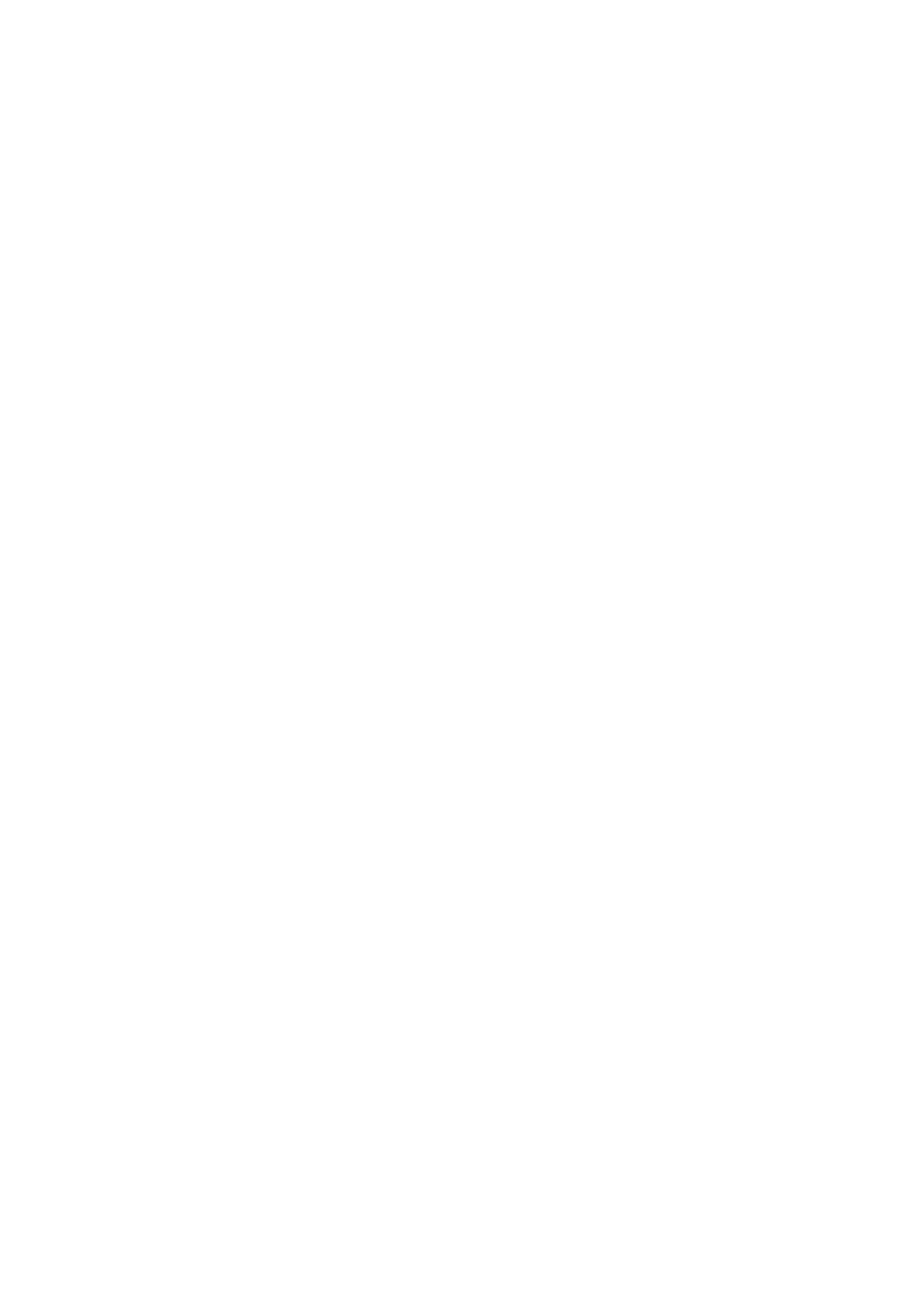#### **1. TECHNICAL DESCRIPTION AND DESIGNATION**

The geared motors we offer find wide application in the machine building industry. They are used to transfer power by reduction of the rotation frequency and increase of the moment of rotation. The geared motors are made by modern technology which gives a guarantee for reliable and noiseless operation. The two parts of the casing (body and cover) are made of cast iron. The gear wheels have pitched teeth. The wheels operate in oil bath with reliable sealing. The easy assembly to the transmission and the fixing by elastic bumpers to the bracket give a guarantee for reliability. The connection between the electric motor and the gear unit is achieved by transitional cast iron flange and elastic clutch.

The geared motors are supplied for normal climatic conditions provided there is no special requirement of the customer.

The geared motors are available in four sizes: TP1160; TP1200; TP1250 and TP1315. Designation of the geared motors:

| Type | Size | Gear ratio | Electric motor    |  |  |  |
|------|------|------------|-------------------|--|--|--|
| тD   | 1200 | 35         | T80B - 12/4R BRII |  |  |  |

#### **2. GEAR RATIO VALUES**

|        | Table 1 |        |         |        |         |         |       |  |  |  |
|--------|---------|--------|---------|--------|---------|---------|-------|--|--|--|
|        | TP 1160 |        | TP 1200 |        | TP 1250 | TP 1315 |       |  |  |  |
| Actual | Rated   | Actual | Rated   | Actual | Rated   | Actual  | Rated |  |  |  |
| 79.08  | 79      | 84.40  | 84      | 87.52  | 88      | 86.03   | 86    |  |  |  |
| 69.89  | 70      | 69.56  | 70      | 72.29  | 72      | 77.85   | 78    |  |  |  |
| 63.72  | 64      | 69.51  | 69      | 65.82  | 66      | 70.56   | 70    |  |  |  |
| 57.88  | 58      | 57.29  | 57      | 60.87  | 61      | 59.83   | 60    |  |  |  |
| 56.31  | 56      | 53.74  | 54      | 54.36  | 54      | 59.46   | 59    |  |  |  |
| 49.12  | 49      | 49.65  | 50      | 51.98  | 52      | 54.14   | 54    |  |  |  |
| 48.69  | 48      | 44.29  | 44      | 48.24  | 48      | 49.96   | 50    |  |  |  |
| 46.63  | 47      | 42.70  | 43      | 45.77  | 46      | 44.97   | 45    |  |  |  |
| 44.87  | 45      | 40.92  | 41      | 39.09  | 39      | 41.35   | 41    |  |  |  |
| 43.41  | 43      | 39.72  | 40      | 36.28  | 36      | 35.31   | 35    |  |  |  |
| 39.23  | 39      | 35.19  | 35      | 26.60  | 27      | 29.60   | 30    |  |  |  |
| 35.95  | 36      | 32.73  | 33      | 20.88  | 21      | 26.78   | 27    |  |  |  |
| 35.57  | 35      | 32.27  | 32      | 20.00  | 20      | 22.84   | 23    |  |  |  |
| 33.04  | 33      | 26.60  | 27      | 15.70  | 16      | 20.45   | 20    |  |  |  |
| 30.25  | 30      | 24.82  | 25      |        |         |         |       |  |  |  |
| 28.66  | 29      | 21.84  | 22      |        |         |         |       |  |  |  |
| 27.87  | 28      | 20.46  | 20      |        |         |         |       |  |  |  |
| 26.62  | 27      | 18.00  | 18      |        |         |         |       |  |  |  |
| 22.09  | 22      |        |         |        |         |         |       |  |  |  |
| 20.52  | 21      |        |         |        |         |         |       |  |  |  |
| 20.19  | 20      |        |         |        |         |         |       |  |  |  |
| 16.26  | 16      |        |         |        |         |         |       |  |  |  |
| 12.54  | 13      |        |         |        |         |         |       |  |  |  |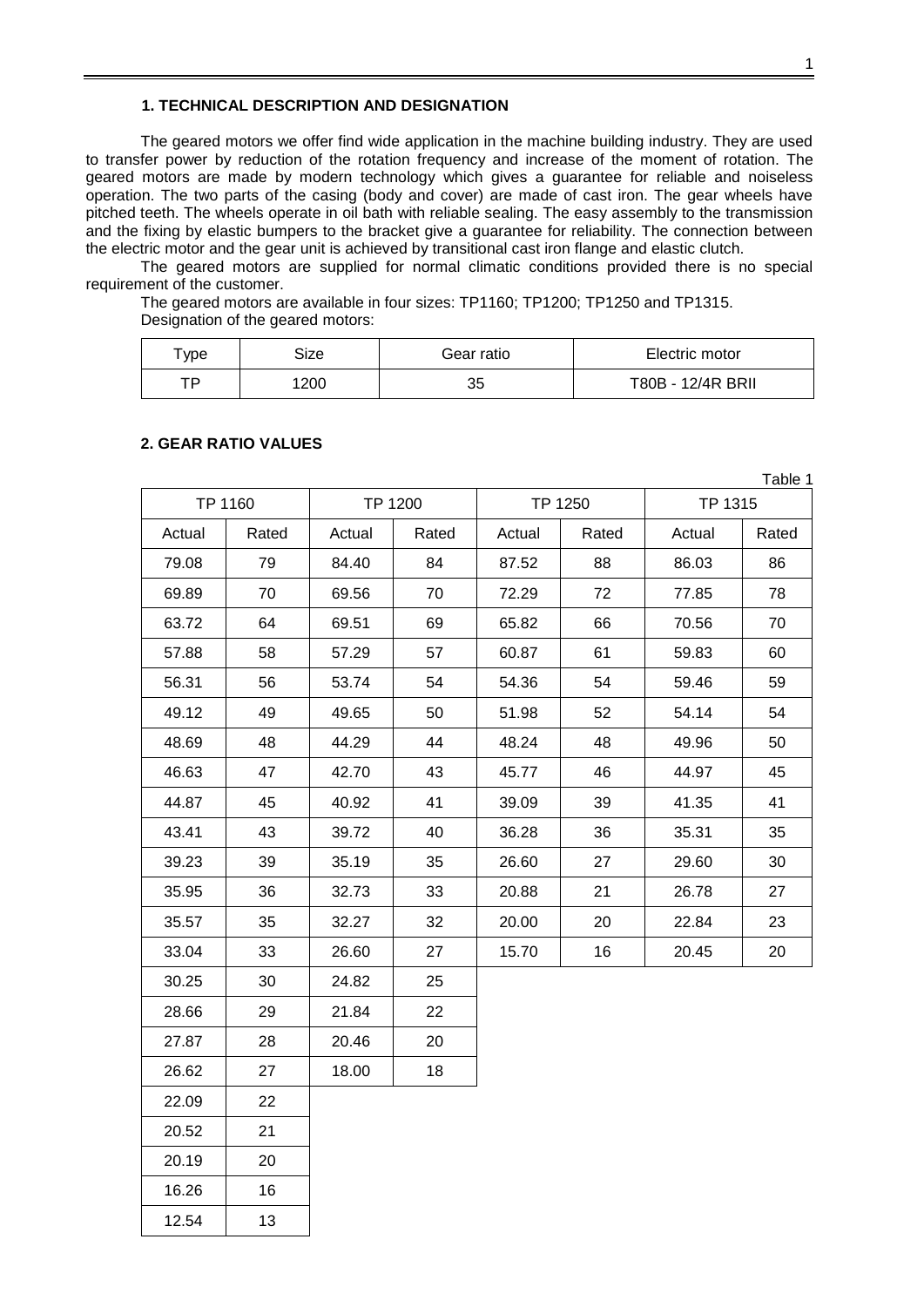#### **3. TECHNICAL DATA**

The geared motors are equipped with three phase, asynchronous electric motors series T with height of the rotation axis 71, 80, 90, 100 and 112, and built in brake type BRII.

3.1. Electric motors designation

|                                 | 80 A | 12/4 | R | BR. | 10 |
|---------------------------------|------|------|---|-----|----|
| Type designation                |      |      |   |     |    |
| Size                            |      |      |   |     |    |
| Number of poles                 |      |      |   |     |    |
| Rotor with increased resistance |      |      |   |     |    |
| Electromagnetic brake           |      |      |   |     |    |
| Brake moment                    |      |      |   |     |    |

3.2. Main characteristics of the electric motors

- 
- voltage 220, 380, 400, 440 V<br>- current frequency 50Hz and 60Hz - current frequency
- stage of protection IP 54
- insulation class B or F<br>- mode of operation example a single
- 

- normal and tropical climate

- single speed with  $2p = 2$ ; 4; 6 and 8 - 60%

- double speed  $2 = 4/2$ ;  $8/4$ ;  $8/2$  and  $12/4$  -  $20/40%$ 

3. 3. Technical data for electric motor with rotor with increased resistance

380V; 50Hz; 1500min<sup>-1</sup>; 60%; 180 h<sup>-1</sup>

|      |                |                      |                |                |            |                          |                                          |                   |                |                        |          | <b>Lavic</b> Z |
|------|----------------|----------------------|----------------|----------------|------------|--------------------------|------------------------------------------|-------------------|----------------|------------------------|----------|----------------|
|      |                |                      | Rotation       | Current        | Power      | Starting<br>current      | Starting<br>moment                       | Maximum<br>moment |                | <b>Brake</b><br>moment | Inertia  |                |
|      | Output<br>Type |                      | fre-<br>quency | at<br>380V     | factor     |                          | Direct start as multiplicity of<br>rated |                   |                |                        | moment   | Weight         |
|      |                |                      |                |                |            | current                  |                                          | moment            | small          | large                  |          |                |
|      |                |                      | n              | l <sub>H</sub> | <b>COS</b> | $I_N/I_H$                | $M_N/M_H$                                | $M_M/M_H$         |                | $M_{BR}$               | J        |                |
| kW   | <b>HP</b>      | $\blacksquare$       | $min^{-1}$     | Α              | ٠          | $\overline{\phantom{a}}$ |                                          | Nm                |                |                        | $kg.m^2$ | kg             |
| 0.25 | 0.34           | T71A-4R BRII         | 1320           | 0.86           | 0.71       | 2.5                      | 2.2                                      | 2.1               | 2.5            | 5                      | 0.00121  | 8.5            |
| 0.37 | 0.5            | T71B-4R BRII         | 1330           | 1.19           | 0.73       | 2.7                      | 2.2                                      | 2.1               | 2.5            | 5                      | 0.00134  | 10             |
| 0.55 | 0.75           | <b>T80A-4R BRII</b>  | 1370           | 1.75           | 0.75       | 2.8                      | 2.0                                      | 2.1               | $\overline{4}$ | 10                     | 0.00287  | 12             |
| 0.75 | 1.0            | <b>T80B-4R BRII</b>  | 1370           | 2.38           | 0.71       | 3.0                      | 2.4                                      | 2.5               | 4              | 10                     | 0.00313  | 13.5           |
| 1.1  | 1.5            | <b>T90S-4R BRII</b>  | 1380           | 3.0            | 0.79       | 4.0                      | 2.4                                      | 2.4               | 10             | 20                     | 0.00457  | 17.5           |
| 1.5  | 2.0            | <b>T90L-4R BRII</b>  | 1370           | 3.9            | 0.81       | 4.2                      | 2.6                                      | 2.6               | 10             | 20                     | 0.00480  | 19.5           |
| 2.2  | 3.0            | T100LA-4R BRII       | 1380           | 5.6            | 0.83       | 4.9                      | 2.4                                      | 2.6               | 15             | 40                     | 0.01020  | 26             |
| 3.0  | 4.0            | T100LB-4R BRII       | 1380           | 7.5            | 0.83       | 4.9                      | 2.6                                      | 2.6               | 15             | 40                     | 0.01138  | 29             |
| 4.0  | 5.5            | <b>T112M-4R BRII</b> | 1390           | 9.54           | 0.83       | 5.2                      | 3.0                                      | 2.9               | 15             | 50                     | 0.01213  | 36             |
| 5.5  | 7.5            | T112MB-4R BRII       | 1370           | 12.44          | 0.84       | 5.5                      | 3.0                                      | 3.0               | 15             | 50                     | 0.01523  | 40             |

Table 2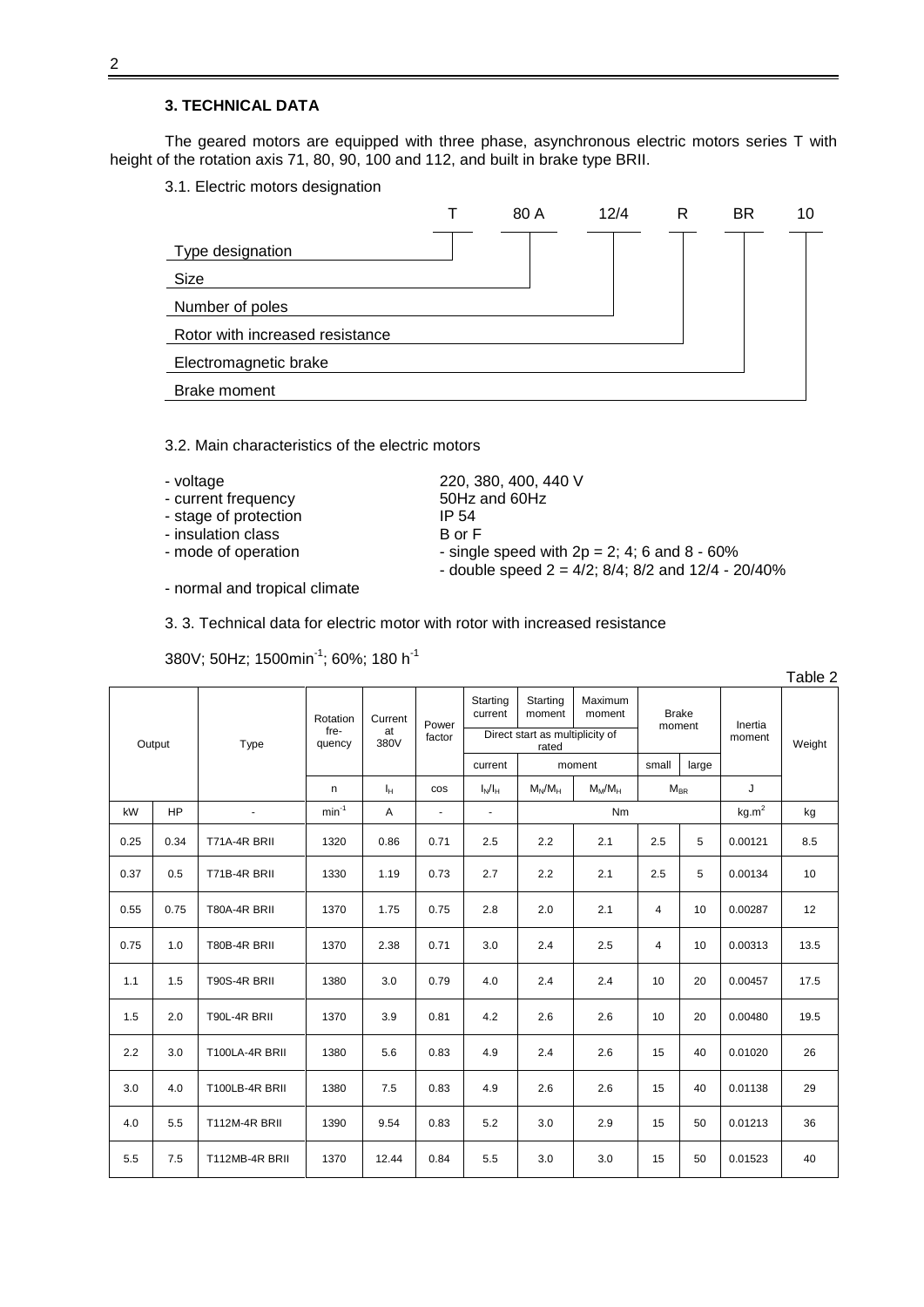|           |                   |               |         |                 |                     |                    |                                       |                        |        | Table 3 |
|-----------|-------------------|---------------|---------|-----------------|---------------------|--------------------|---------------------------------------|------------------------|--------|---------|
| Output    |                   | Rotation fre- | Current | Power<br>factor | Starting<br>current | Starting<br>moment | Maximum<br>moment                     | <b>Brake</b><br>moment |        |         |
|           | Type              | quency        | at 380V |                 |                     |                    | Direct start as multiplicity of rated |                        | Weight |         |
|           |                   |               |         |                 | current             |                    | moment                                | small                  | large  |         |
|           |                   | n.            | Iн.     | <b>COS</b>      | $I_N/I_H$           | $M_N/M_H$          | $M_M/M_H$                             | $M_{BR}$               |        |         |
| kW        |                   | $min^{-1}$    | A       |                 | -                   |                    |                                       | <b>Nm</b>              |        | kg      |
| 0.08/0.25 | T80A-12/4R BRII   | 450/1440      | 1.3/1.2 | 0.72/0.65       | 1.1/2.7             | 1.5/1.5            | 1.9/2.6                               | 4                      | 10     | 11.5    |
| 0.12/0.37 | T80B-12/4R BRII   | 450/1440      | 1.8/1.5 | 0.70/0.66       | 1.1/2.7             | 1.5/1.7            | 2.1/2.5                               | 4                      | 10     | 12.5    |
| 0.18/0.55 | T90S-12/4R BRII   | 450/1400      | 2.0/1.7 | 0.63/0.75       | 1.8/4.7             | 2.0/2.1            | 2.5/2.8                               | 10                     | 20     | 17.3    |
| 0.25/0.75 | T90L-12/4R BRII   | 450/1420      | 2.5/2.2 | 0.61/0.77       | 1.6/4.8             | 2.0/2.2            | 2.1/2.7                               | 10                     | 20     | 20.8    |
| 0.37/1.1  | T100LA-12/4R BRII | 400/1400      | 3.1/2.8 | 0.63/0.83       | 1.7/4.3             | 1.6/1.8            | 1.6/2.5                               | 15                     | 40     | 26.0    |
| 0.55/1.5  | T100LB-12/4R BRII | 420/1400      | 4.0/3.8 | 0.65/0.82       | 1.7/4.3             | 1.6/1.8            | 1.6/2.5                               | 15                     | 40     | 29.0    |
| 0.75/2.2  | T112M-12/4R BRII  | 440/1400      | 4.4/5.0 | 0.68/0.90       | 2.2/4.9             | 1.2/1.3            | 1.4/1.7                               | 15                     | 50     | 34.6    |

380V; 50Hz; 500/1500min-1 ; 20/40%; 180 h-1

The variety of gear units and electric motors gives a possibility through correct choice to reach the required outlet parameters - revolutions and turning moment most oftenly used in their application materials handling machines, crane gear units, transport lines and general machine building, etc.

#### **4. SERVICE FACTOR** - shown in Tables 5, 6, 7 and 8

It shows the loading of the gear unit during operation: type of loading, number of switchings per hour, operating duration, dynamic loading, etc.

The service factor is determined by the following relation:

$$
f_s = \frac{Mt_{max}}{Mt_u}
$$

 $Mt_{max}$  - maximum turning moment, the gear unit is made for

 $M_t$  - outlet moment for each separate case. It corresponds to the applied power, the number of revolutions and the gear ratio of the gear unit.

The following condition must be observed for each separate case:

 $Mt_{max} \geq Mt_u$ 

We recommend you to observe the following condition when chosing a geared motor:

$$
f_s = \frac{M_{max}}{M_u} \ge 1.75
$$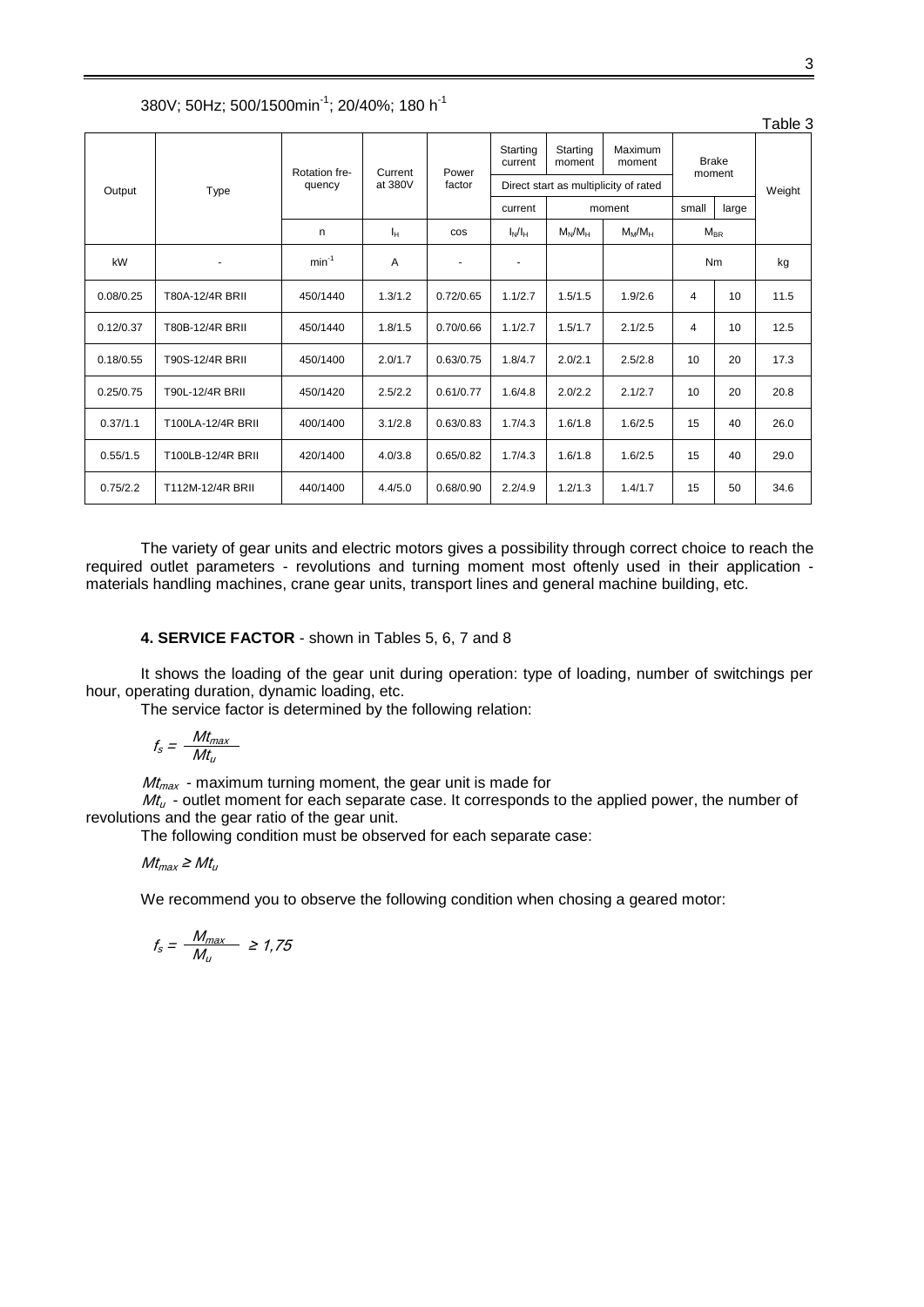# **5. MAIN PARAMETERS**

### 5.1. Geared motors



|         |              |              |           |     |     |    |                |     |     |     |     |     |    |    |      | Table 4      |  |
|---------|--------------|--------------|-----------|-----|-----|----|----------------|-----|-----|-----|-----|-----|----|----|------|--------------|--|
|         | <b>Type</b>  | a            | b         | C   | dH7 | d1 | F              | h   | h1  | h2  | k   | m   | n  | s  | t    | $\mathsf{v}$ |  |
|         | T80A-12/4R   |              | 492       |     |     |    |                |     |     |     |     | 124 |    |    |      |              |  |
| TP 1160 | T80B-12/4R   | 70           | 510<br>97 |     | 30  | 16 | 4              | 100 | 236 | 167 | 132 | 124 | 8  | 12 | 33.3 | 72           |  |
|         | T90S-12/4R   |              | 530       |     |     |    |                |     |     |     |     | 132 |    |    |      |              |  |
|         | T80B-12/4R   | 72           | 524       |     |     |    |                |     |     |     |     | 124 |    |    |      |              |  |
| TP 1200 | T90S-12/4R   |              | 544       | 106 | 35  | 16 | $\overline{2}$ | 125 | 280 | 178 | 152 | 132 | 10 | 14 | 38.3 | 80           |  |
|         | T90L-12/4R   |              | 584       |     |     |    |                |     |     |     |     | 132 |    |    |      |              |  |
|         | T90S-12/4R   |              | 548       |     |     |    |                |     |     |     | 132 |     |    |    |      |              |  |
|         | T90L-12/4R   | 78           | 568       | 118 | 40  |    |                |     |     |     | 180 | 132 | 12 | 14 |      | 96           |  |
| TP 1250 | T100LA-12/4R |              | 604       |     |     | 18 | $\overline{2}$ | 145 | 323 | 207 |     | 132 |    |    | 43.3 |              |  |
|         | T100LB-12/4R |              | 638       |     |     |    |                |     |     |     |     | 136 |    |    |      |              |  |
| TP 1315 |              | T100LB-12/4R |           | 568 |     |    |                |     |     |     |     |     |    |    |      |              |  |
|         | T112M-12/4R  | 98           | 584       | 142 | 50  | 22 | 2              | 174 | 383 | 244 | 210 |     | 14 | 16 | 54   | 106          |  |

5.2. Elastic bumpers

| ΦА<br>θØ<br>С | TP1160 | TP1200 | TP1250 | TP1315 |
|---------------|--------|--------|--------|--------|
| Α             | 14     | 14     | 14     | 17     |
| В             | 32     | 41     | 50     | 50     |
| C             | 30     | 30     | 40     | 40     |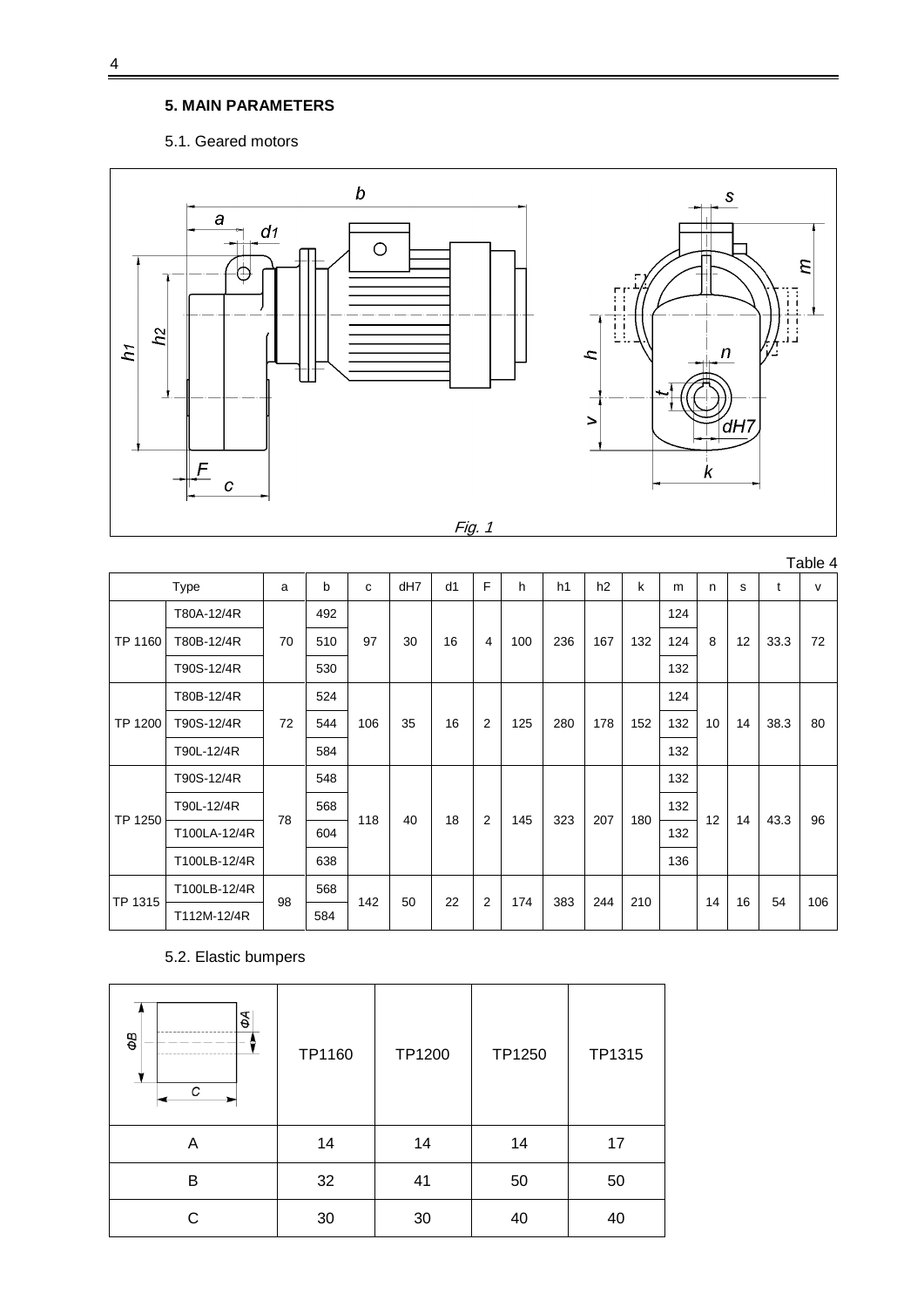#### **6. DATA FOR THE GEARED MOTORS WITH ELECTRIC MOTORS 500/1500 min-1**

| 6.1. TP 1160; $M_{max}$ = 250 Nm; 50 Hz |  |
|-----------------------------------------|--|
|-----------------------------------------|--|

|           |    |                    |                          | Table 5        |
|-----------|----|--------------------|--------------------------|----------------|
| Kw        | j. | Outlet revolutions | Outlet turning<br>moment | Service factor |
|           |    | $min^{-1}$         | N <sub>m</sub>           | $f_{\rm S}$    |
| 0.08/0.25 | 79 | 5.69/18.21         | 128/125                  | 1.95/2.00      |
| 0.08/0.25 | 70 | 6.44/20.60         | 113/100                  | 2.21/2.27      |
| 0.08/0.25 | 64 | 7.06/22.60         | 103/100                  | 2.43/2.50      |
| 0.12/0.37 | 58 | 7.77/24.86         | 140/135                  | 1.79/1.85      |
| 0.12/0.37 | 56 | 7.99/25.57         | 136/131                  | 1.84/1.91      |
| 0.12/0.37 | 49 | 9.16/29.31         | 119/115                  | 2.10/2.19      |
| 0.12/0.37 | 48 | 9.24/29.57         | 118/114                  | 2.12/2.20      |
| 0.12/0.37 | 47 | 9.65/30.88         | 113/109                  | 2.21/2.29      |
| 0.12/0.37 | 45 | 10.02/32.06        | 109/105                  | 2.29/2.38      |
| 0.12/0.37 | 43 | 10.36/33.15        | 105/101                  | 2.38/2.48      |
| 0.18/0.55 | 39 | 11.47/35.68        | 142/140                  | 1.76/1.79      |
| 0.18/0.55 | 36 | 12.51/38.92        | 130/128                  | 1.92/1.95      |
| 0.18/0.55 | 35 | 12.65/39.36        | 129/127                  | 1.94/1.97      |
| 0.18/0.55 | 33 | 13.62/42.38        | 120/118                  | 2.08/2.12      |
| 0.18/0.55 | 30 | 14.88/46.29        | 110/108                  | 2.27/2.31      |
| 0.25/0.75 | 29 | 15.70/49.54        | 144/137                  | 1.74/1.82      |
| 0.25/0.75 | 28 | 16.15/50.96        | 140/134                  | 1.79/1.87      |
| 0.25/0.75 | 27 | 16.90/53.33        | 134/128                  | 1.87/1.95      |
| 0.25/0.75 | 22 | 20.37/64.28        | 111/106                  | 2.25/2.36      |
| 0.25/0.75 | 21 | 21.93/69.20        | 103/98                   | 2.43/2.55      |
| 0.25/0.75 | 20 | 19.81/69.34        | 102/97                   | 2.45/2.58      |
| 0.37/1.1  | 16 | 24.60/86.10        | 136/116                  | 1.84/2.16      |
| 0.55/1.5  | 13 | 34.49/114.96       | 149/122                  | 1.68/2.05      |

6.2. TP 1200;  $M_{max} = 500$  Nm; 50 Hz

Table 6 Kw i Outlet revolutions <br>
Outlet turning<br>
moment Service factor min $^{-1}$  and  $\mathsf{Nm}$  and  $\mathsf{Nm}$  and  $\mathsf{f}_\mathsf{S}$ 0.12/0.37 84 5.33/17.06 204/197 2.45/2.54 0.18/0.55 70 6.47/20.13 252/241 1.98/2.07 0.18/0.55 69 6.48/20.14 252/241 1.98/2.07 0.25/0.75 57 7.85/24.77 289/284 1.73/1.82  $0.25/0.75$  | 54 | 8.37/26.42 | 271/257 | 1.85/1.95  $0.25/0.75$  50 9.06/28.60 250/238 2.00/2.09 0.25/0.75 44 10.16/32.06 223/212 2.24/2.36 0.25/0.75 43 10.54/33.26 215/205 2.36/2.44 0.25/0.75 41 11.00/34.70 206/196 2.43/2.55 0.25/0.75 40 10.07/35.25 200/190 2.50/2.63 0.37/1.10 | 35 | 11.37/39.78 | 295/251 | 1.70/1.99  $0.37/1.1$  | 33 | 12.22/42.77 | 275/233 | 1.83/2.15 0.37/1.1 | 32 | 12.40/43.38 | 271/230 | 1.85/2.17 0.37/1.1 27 15.79/52.63 223/190 2.24/2.63 0.55/1.5 25 16.92/56.41 295/241 1.70/2.01 0.55/1.5 22 19.23/64.10 259/212 1.93/2.36 0.55/1.5 20 21.50/68.42 243/198 2.05/2.53 0.75/2.2 18 24.44/77.78 278/257 1.80/1.95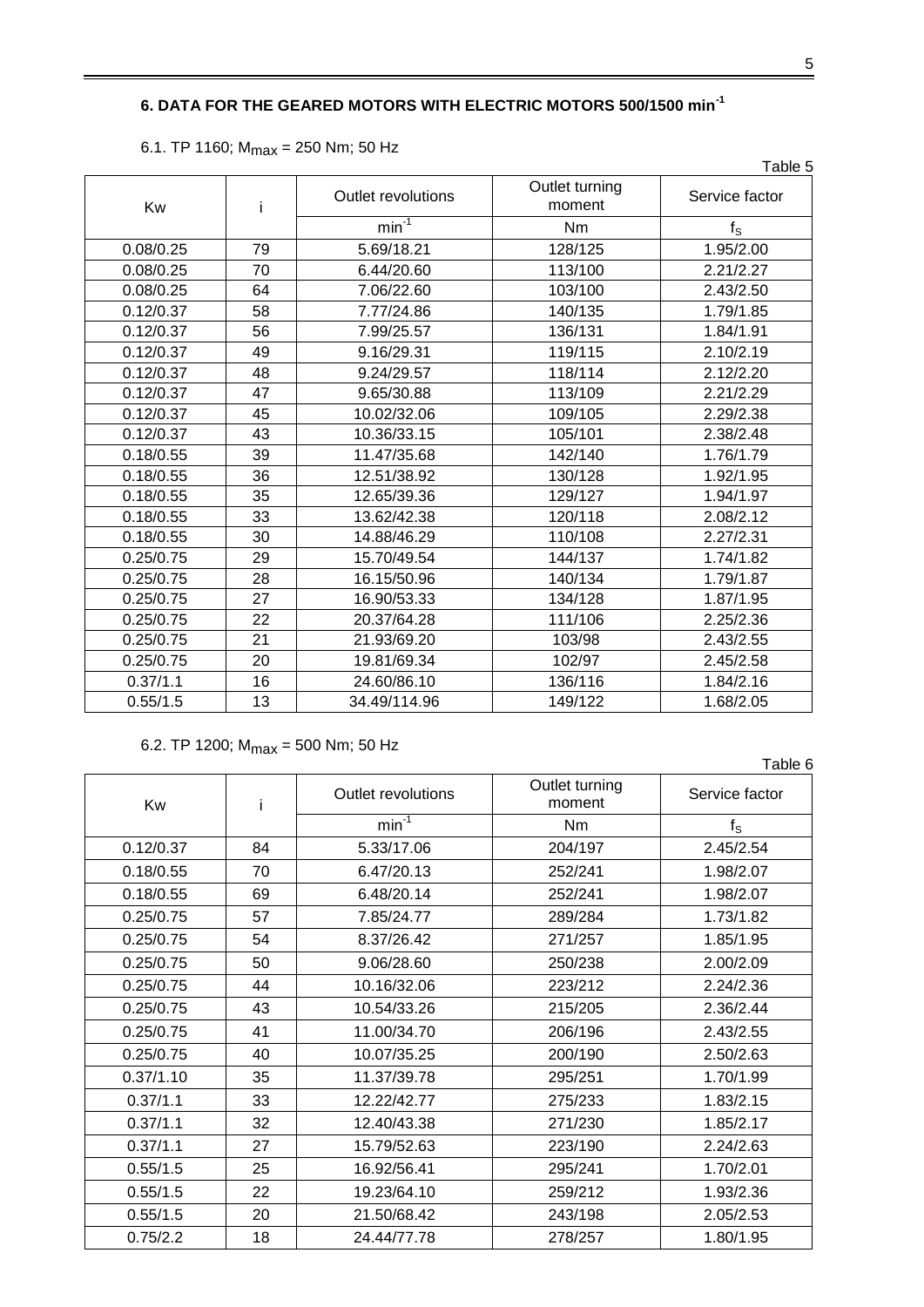| 6.3. TP 1250; $M_{max}$ = 800 Nm; 50 Hz |  |              |  |  |  |  |  |  |
|-----------------------------------------|--|--------------|--|--|--|--|--|--|
| Kw                                      |  | Outlet revol |  |  |  |  |  |  |
|                                         |  |              |  |  |  |  |  |  |

6

 $\mathbf{r}$ 

| Kw        |    | Outlet revolutions | Outlet turning<br>moment | Service factor |
|-----------|----|--------------------|--------------------------|----------------|
|           |    | $min-1$            | Nm                       | $f_{\rm S}$    |
| 0.25/0.75 | 88 | 5.14/16.22         | 441/419                  | 1.81/1.91      |
| 0.25/0.75 | 72 | 6.22/19.64         | 364/346                  | 2.19/2.31      |
| 0.25/0.75 | 66 | 6.84/21.57         | 332/315                  | 2.41/2.54      |
| 0.25/0.75 | 61 | 6.57/23.00         | 307/292                  | 2.60/2.74      |
| 0.37/1.1  | 54 | 7.36/25.75         | 456/387                  | 1.75/2.07      |
| 0.37/1.1  | 52 | 7.70/26.93         | 436/370                  | 1.83/2.16      |
| 0.37/1.1  | 48 | 8.29/29.02         | 405/344                  | 1.98/2.33      |
| 0.37/1.1  | 46 | 9.18/30.59         | 384/326                  | 2.08/2.45      |
| 0.55/1.5  | 39 | 10.74/35.81        | 464/380                  | 1.73/2.10      |
| 0.55/1.5  | 36 | 11.58/38.59        | 431/352                  | 1.86/2.27      |
| 0.75/2.2  | 27 | 16.54/52.63        | 411/379                  | 1.95/2.11      |
| 0.75/2.2  | 21 | 21.07/67.05        | 323/298                  | 2.47/2.68      |
| 0.75/2.2  | 20 | 22.00/63.64        | 309/285                  | 2.59/2.80      |
| 0.75/2.2  | 16 | 28.03/89.17        | 242/224                  | 3.30/3.57      |

Table 7

# 6.4. TP 1315;  $M_{max}$  = 1200 Nm; 50 Hz

|          |    |                    |                          | Table 8        |
|----------|----|--------------------|--------------------------|----------------|
| Kw       | i  | Outlet revolutions | Outlet turning<br>moment | Service factor |
|          |    | $min-1$            | N <sub>m</sub>           | $f_{\rm S}$    |
| 0.37/1.1 | 86 | 4.65/16.27         | 722/614                  | 1.66/1.95      |
| 0.37/1.1 | 78 | 5.13/17.98         | 653/555                  | 1.84/2.16      |
| 0.37/1.1 | 70 | 5.67/19.84         | 592/503                  | 2.03/239       |
| 0.55/1.5 | 60 | 7.02/23.40         | 711/582                  | 1.69/2.06      |
| 0.55/1.5 | 59 | 7.06/23.55         | 706/578                  | 1.70/2.08      |
| 0.55/1.5 | 54 | 7.76/25.86         | 643/526                  | 1.87/2.28      |
| 0.55/1.5 | 50 | 8.41/28.02         | 594/486                  | 2.02/2.47      |
| 0.75/2.2 | 45 | 9.78/31.13         | 695/641                  | 1.73/1.87      |
| 0.75/2.2 | 41 | 10.64/33.86        | 639/589                  | 1.88/2.04      |
| 0.75/2.2 | 35 | 12.46/39.65        | 546/503                  | 2.20/2.39      |
| 0.75/2.2 | 30 | 14.86/47.30        | 458/422                  | 2.62/2.84      |
| 0.75/2.2 | 27 | 16.43/52.28        | 414/382                  | 2.90/3.14      |
| 0.75/2.2 | 23 | 19.26/61.26        | 353/326                  | 3.40/3.68      |
| 0.75/2.2 | 20 | 21.52/68.46        | 316/292                  | 3.80/4.10      |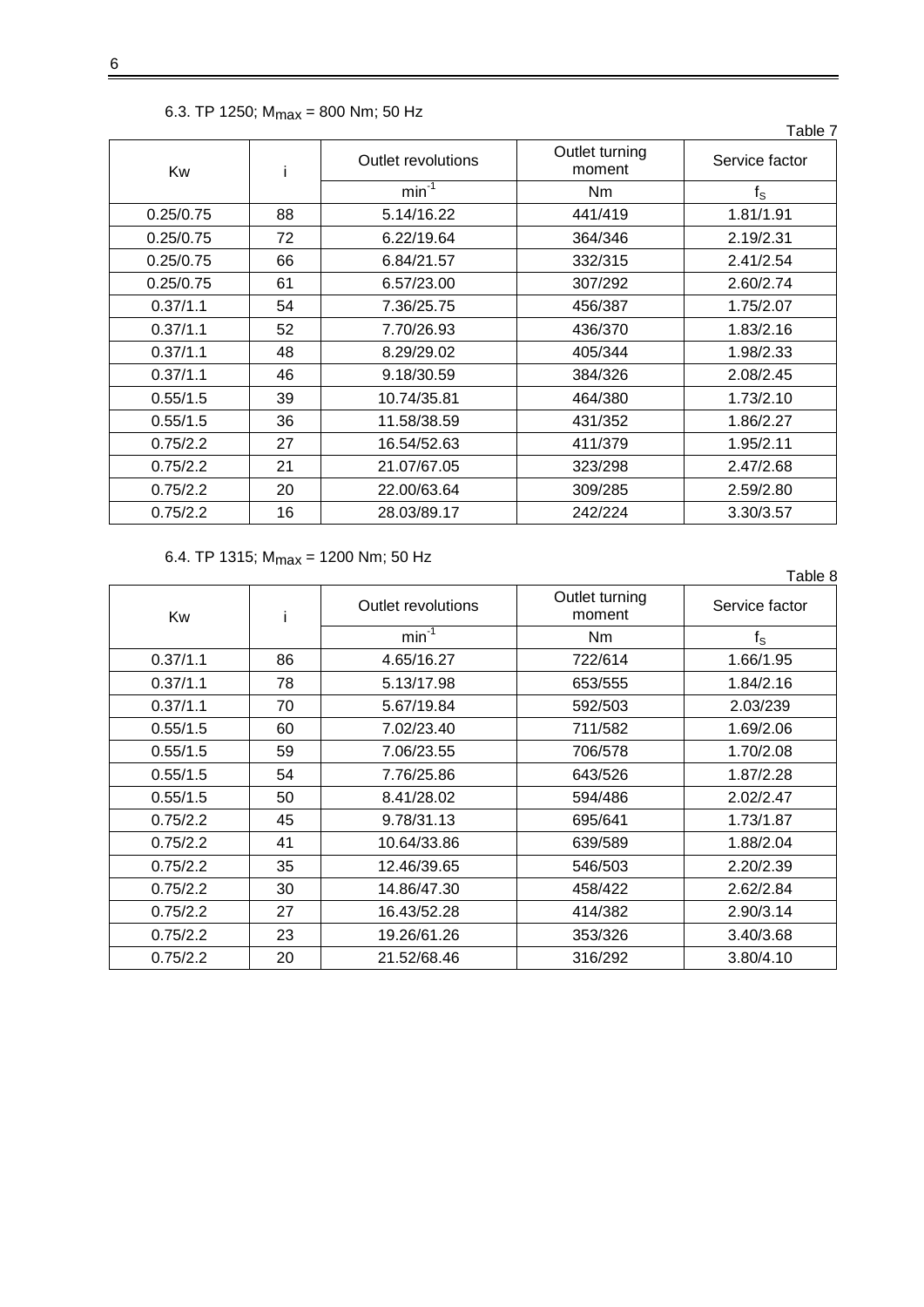#### **7. ASSEMBLY AND COMMISSIONING**

Check the geared motor before assembly for eventual damages caused during transportation. The assembly is made upon choice of the end user in one of the stated versions, Fig. 2. Depending on the chosen version, the place of the tap-air drain is fixed. Clean the same if necessary.



Remark: If the gear unit has a name plate "not filled with oil", use suitable oil:

SHELL OMALA 320; SHELL OMALA 460; SHELL OMALA 680; MOBILE CERD 632; ULITA EP90 or their analogue, in the following quantities:

| TP 1160 | TP 1200 | TP 1250 | TP 1315 |
|---------|---------|---------|---------|
| 0.5I    | 0.8I    | 1.OI    | 2.0I    |

The geared motor must be placed in the shaft of the driving unit and fixed by safety ring at the front side. Avoid shocks and force on the shaft of the driving unit during assembly. This may lead to improper operation of the gear unit. The two elastic bumpers should be placed on the bracket axle to absorb the eventual vibrations and shocks that may pass through the gears, bearings and the body. To avoid all problems in case of disassembly, we recommend you to oil very carefully the joints /shaft of the driving unit - gear unit/ with anticorrosion lubricant.

Take care of the sealings in case of painting.

Change the oil after 2000 working hours or once a year.

Remove the sealing taps and drain the oil. Fill with petrol or similar product in double quantity of the oil quantity marked on the gear unit and clean it. After draining the liquid fill the gear unit with the prescribed oil.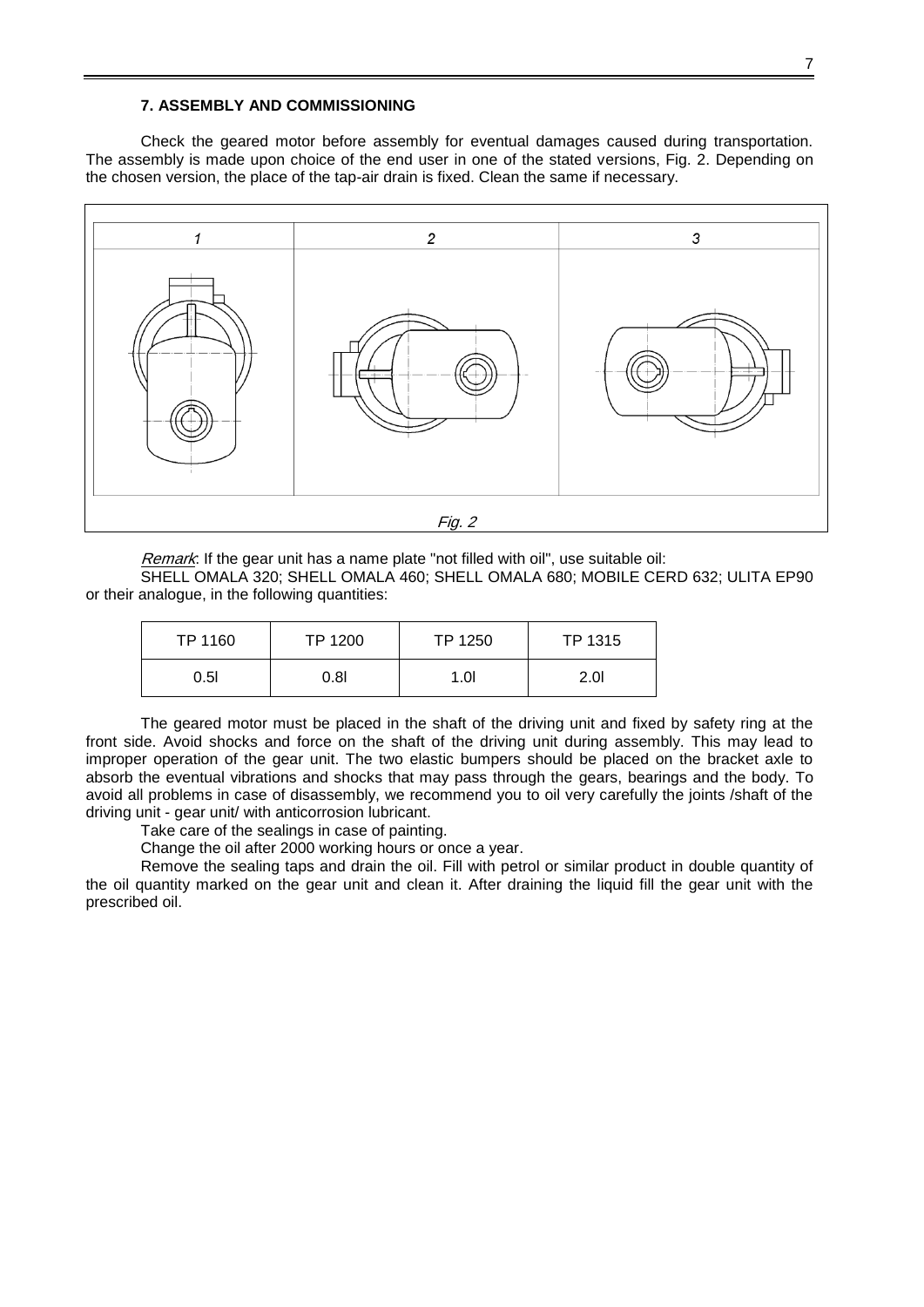#### **8. SPARE PARTS**

State the following data for prompt delivry of spare parts:

- gear unit designation (overall dimensions)
- position number (Fig. 3)
- part denomination

Positions 12 and 23 and 13 and 15 are supplied complete and you have to state the gear ratio in this case.

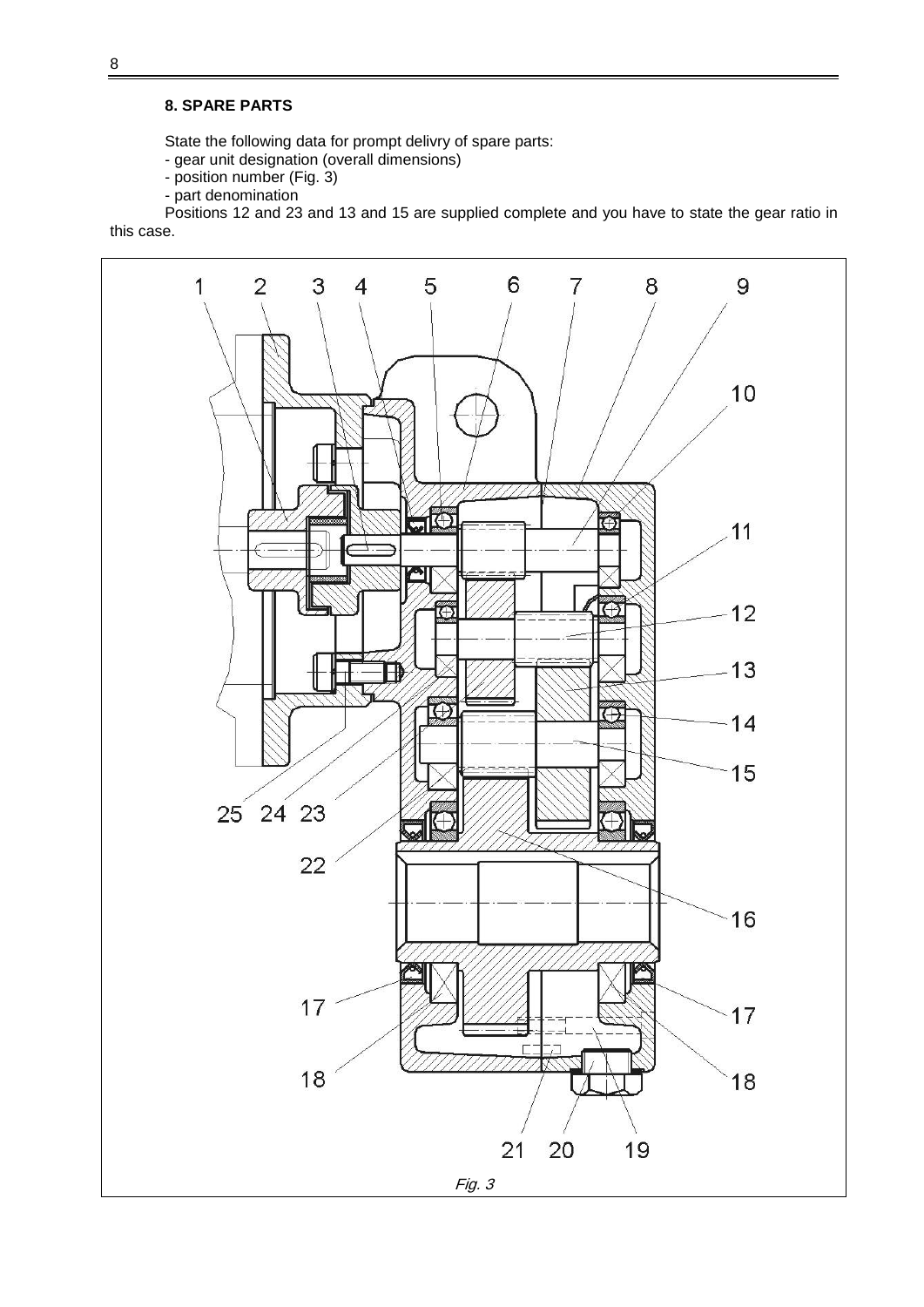|                 |                            |                |                | Table 9      |                |  |
|-----------------|----------------------------|----------------|----------------|--------------|----------------|--|
|                 | Description                | TP 1160        | <b>TP 1200</b> | TP 1250      | <b>TP 1315</b> |  |
| 1               | Clutch                     | 71-80-90       | 71-80-90-100   | 80-90-100    | 90-100         |  |
| 2               | Flange /mm/                | dia.160-200    | dia.160-200    | dia.200-250  | dia.200-250    |  |
| 3               | Key DIN 6885               | 4x4x18         | 5x5x20         | 5x5x25       | 6x6x20         |  |
| 4               | Shaft seal DIN 3760        | 12x24x7        | 15x28x7        | 17x30x7      | 20x32x7        |  |
| 5               | Bearing DIN 625            | 6201           | 6202           | 6203         | 6004           |  |
| 6               | Body G25                   | TP160          | <b>TP200</b>   | <b>TP250</b> | TP315          |  |
| $\overline{7}$  | Gasket                     | TP160          | <b>TP200</b>   | <b>TP250</b> | TP315          |  |
| 8               | Cover G25                  | TP160          | <b>TP200</b>   | <b>TP250</b> | TP315          |  |
| 9               | Inlet shaft                | $Z_{11}$       | $Z_{11}$       | $Z_{11}$     | $Z_{11}$       |  |
| 10              | Bearing DIN 625            | 6001           | 6202           | 6202         | 6202           |  |
| 11              | Bearing DIN 625            | 6201           | 6302           | 6204         | 6304           |  |
| 12              | Mediate shaft - gear wheel | $Z_{21}$       | $Z_{21}$       | $Z_{21}$     | $Z_{21}$       |  |
| 13              | Mediate shaft - gear wheel | $Z_{22}$       | $Z_{22}$       | $Z_{22}$     | $Z_{22}$       |  |
| 14              | Bearing DIN 625            | 6201           | 6302           | 6304         | 6305           |  |
| 15              | Shaft-gear wheel           | $Z_{13}$       | $Z_{12}$       | $Z_{12}$     | $Z_{12}$       |  |
| 16              | Outlet shaft               | $Z_{63}$       | $Z_{55}$       | $Z_{55}$     | $Z_{53}$       |  |
| 17 <sup>1</sup> | Shaft seal DIN 3760        | 45x60x7        | 50x65x8        | 60x80x10     | 70x90x10       |  |
| 18              | Bearing DIN 625            | 16009          | 16010          | 16012        | 16014          |  |
| 19              | Screw 8.8 DIN 912          | M8x50          | M8x55          | M8x55        | M8x70          |  |
| 20              | Oil plug DIN 7604          | M18x1,5        | M18x1,5        | M18x1,5      | M18x1,5        |  |
| 21              | Pin DIN 7                  | 8x30           | 8x30           | 8x30         | 8x30           |  |
| 22              | Bearing DIN 625            | 6202           | 6204           | 6304         | 6305           |  |
| 23              | Gear wheel                 | $Z_{12\ldots}$ | $Z_{12\ldots}$ | $Z_{12}$     | $Z_{12}$       |  |
| 24              | Bearing DIN 625            | 6001           | 6202           | 6203         | 6204           |  |
| 25              | Screw 8,8 DIN 912          | M8x25          | M8x25          | M8x25        | M8x35          |  |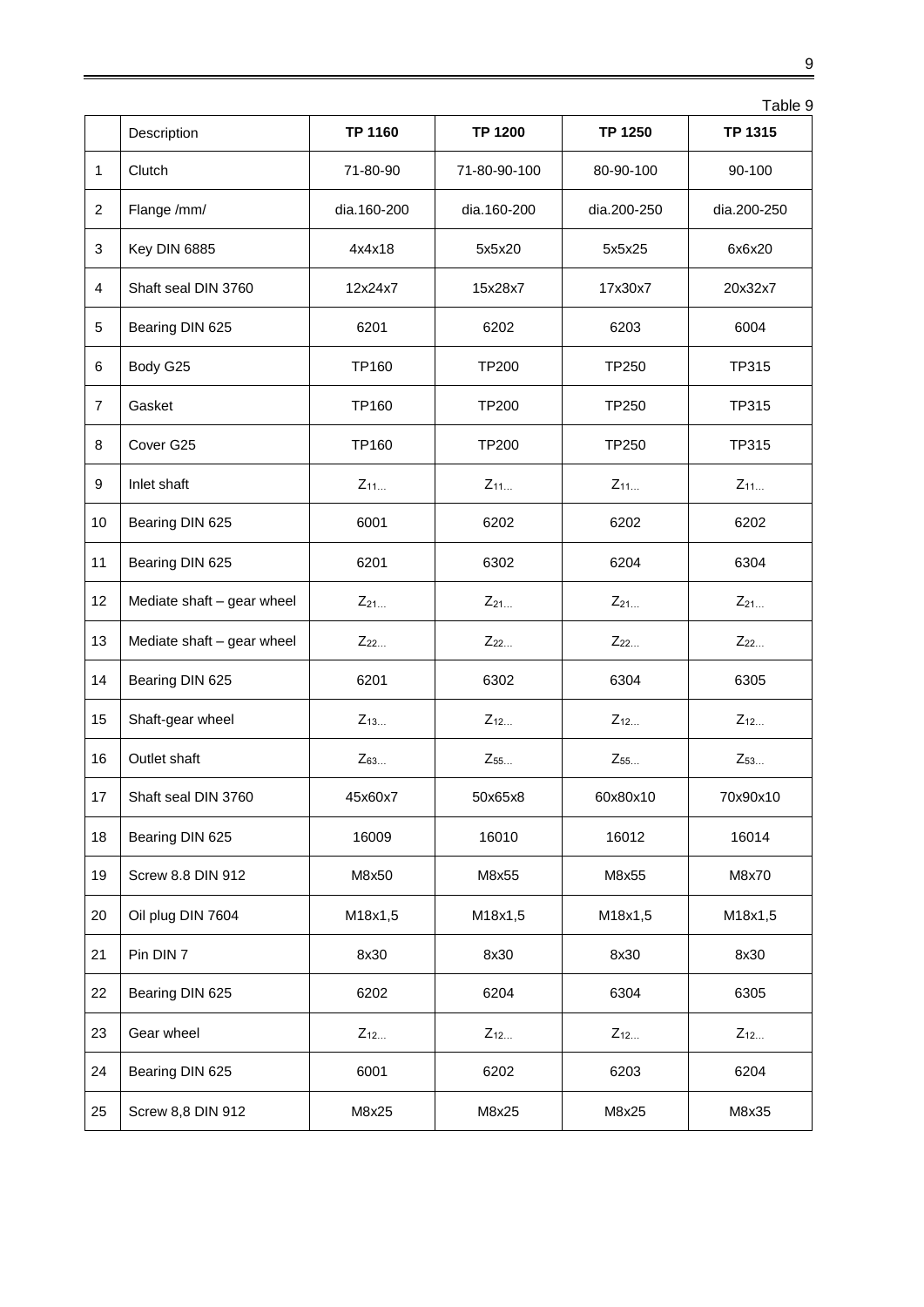# **9. TROUBLERSHOOTING**

Table 10

|   | Problem                                             | Possible cause                                       | Troubleshooting steps                                        |  |  |
|---|-----------------------------------------------------|------------------------------------------------------|--------------------------------------------------------------|--|--|
| 1 | The motor does not<br>run when switched             | The brake is stuck                                   | Switch off the motor, remove the seal and<br>push the shaft. |  |  |
|   | on                                                  | The motor is blocked                                 | Dismount and repair the motor                                |  |  |
| 2 | The motor drones<br>and when loaded<br>does not run | The motor operates at two<br>phases                  | Check the supply voltage                                     |  |  |
|   |                                                     | Voltage is lower than normal                         | Check the supply voltage                                     |  |  |
|   |                                                     | Terminal end bolts or other<br>cable ends are loosen | Clean and tighten the terminal ends and<br>bolts             |  |  |
|   |                                                     | Gear teeth are broken                                | Change the broken gears                                      |  |  |
| 3 | Safety fuses fail and<br>the motor does not         | Earthing rupture                                     | Check the insulation with megaohmmeter                       |  |  |
|   | run                                                 | Phase rupture                                        | Check the insulation between phases                          |  |  |
| 4 | The motor<br>overheats                              | The motor is overloaded,<br>hence the torque Is high | Keep the recommended torque                                  |  |  |
|   |                                                     | Supply voltage is asymmetric                         | Switch off the motor until the supply<br>voltage Is normal   |  |  |
|   |                                                     | Voltage is lower than normal                         | Keep the recommended voltage                                 |  |  |
|   |                                                     | The duty cycle exceeds the<br>nominal                | Keep the recommended duty cycle                              |  |  |
|   |                                                     | The brake is not adjusted<br>correctly               | Adjust the brake following the instructions                  |  |  |
| 5 | The gearbox emits                                   | The bearings are worn out                            | Change the bearings                                          |  |  |
|   | unusual sounds                                      | There Is not enough oil in the<br>gear box           | Add oil to the needed level                                  |  |  |
| 6 | Oil leaks from the<br>gear box                      | The sealing is bad                                   | Change the sealing                                           |  |  |
|   |                                                     | Air-holes are blocked up                             | Clear the air-holes                                          |  |  |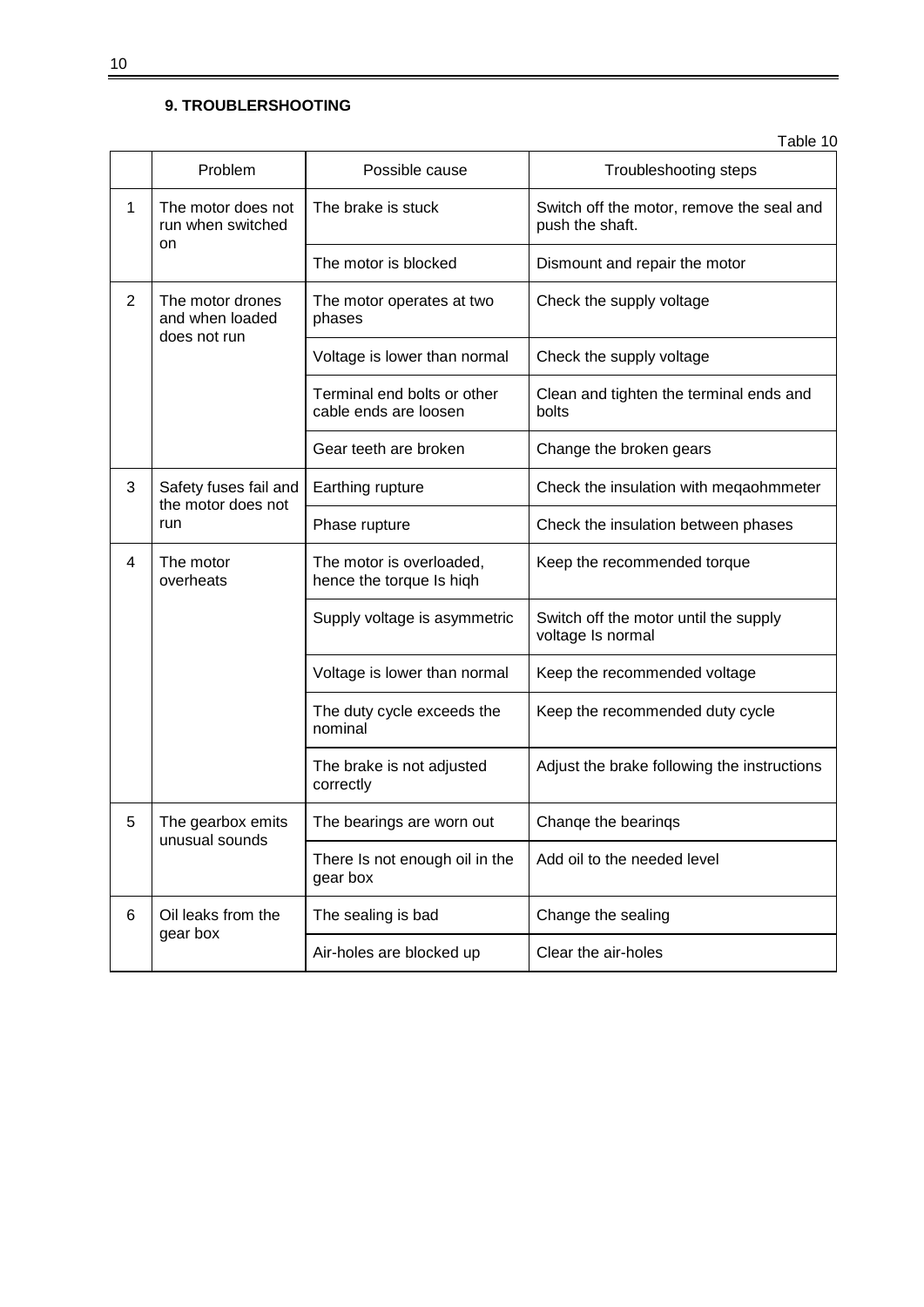#### **10. LUBRICATING**

The geared motor is delivered wilhout oil.

#### **Attention!**

Regular and correct greasing is of prime importance for every gear operating in oil bath It is convenient to attach a label "NO OIL" to the machine. After mounting it should be filled with appropriate oil and lubricated according to the following scheme (seeTable 11)

Schedule for geared motor lubricating

|          |                                          |                                                       |                                           |                                             |   |                                              | Table 11 |
|----------|------------------------------------------|-------------------------------------------------------|-------------------------------------------|---------------------------------------------|---|----------------------------------------------|----------|
|          | $\checkmark$ Before the initial starting |                                                       |                                           |                                             |   |                                              |          |
|          |                                          | $\checkmark$ After 3 months or 100 hours of operation |                                           |                                             |   |                                              |          |
|          |                                          |                                                       | $\checkmark$ After 12 months of operation |                                             |   |                                              |          |
|          |                                          |                                                       |                                           | $\checkmark$ Afier each period of 12 months |   |                                              |          |
|          |                                          |                                                       |                                           | $\checkmark$ After each period of 36 months |   |                                              |          |
| Gear box | ✓                                        |                                                       |                                           | $\checkmark$                                |   | Check the oil level and add oil if necessary |          |
| Gear box |                                          | $\checkmark$                                          |                                           |                                             | ✔ | Change the oil                               |          |
| Motor    |                                          |                                                       |                                           |                                             | ✓ | Change the lubricant                         |          |

### **11. STORAGE AND TRANSPORT**

11.1. The geared motors should be stored in dry and covered places, wrapped in nylon and packed in wooden cases.

11.2. The geared motors should be transposed in closed trucks.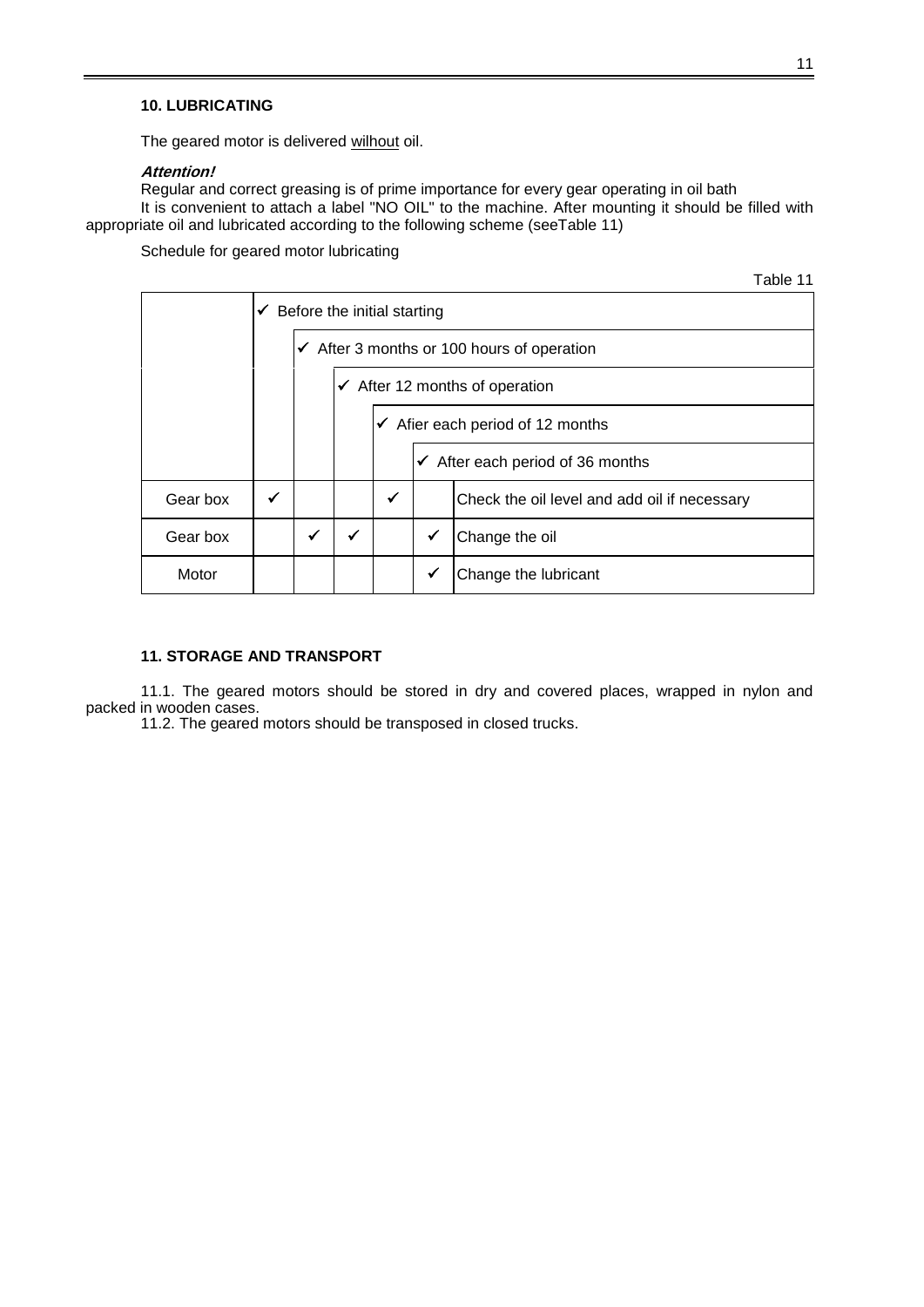# **CONTENTS**

| 6. DATA FOR THE GEARED MOTORS WITH ELECTRIC MOTORS 500/1500 min <sup>-1</sup> ________________5 |  |
|-------------------------------------------------------------------------------------------------|--|
|                                                                                                 |  |
|                                                                                                 |  |
|                                                                                                 |  |
|                                                                                                 |  |
|                                                                                                 |  |
|                                                                                                 |  |